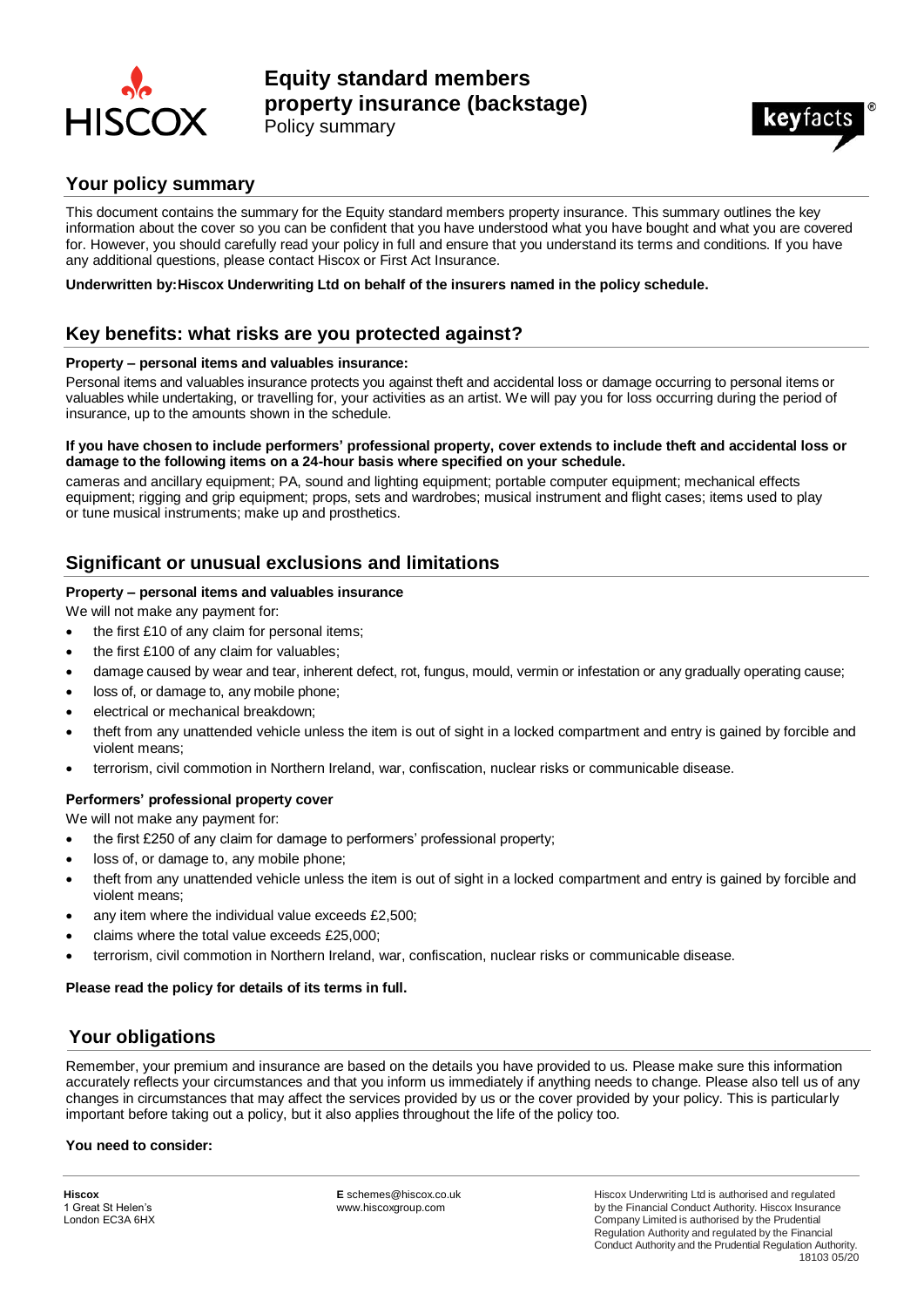

# **Equity standard members property insurance (backstage)** Policy summary



- if you fail to fairly present the risk to us, including by failing to disclose any information material to the insurance, you could invalidate the policy, claims may not be paid or the amount we pay may be reduced;
- we will only cover you for the activities you have told us about and we have agreed to cover. If you have not told us about any of your activities, it is unlikely you will be covered for any corresponding claim or loss;
- we will not make any payment in respect of anything you knew, or ought to have known, before the start of the period of insurance which would be likely to result in a claim or loss;
- you should read and check all insurance documents to ensure that you are aware of the cover, limits and other terms that apply;
- if you fail to let us know of any changes to your circumstances during the period of insurance or, if when telling us about such changes you fail to present the risk to us fairly, you could invalidate the policy, claims may not be paid or the amount we pay may be reduced;
- please be aware of all terms and conditions of your policy because failure to comply with them could invalidate it or result in us not paying a claim or reducing the amount we pay;
- if you make a fraudulent claim or try to deceive us, we may terminate the policy.

### **Policy length**

The period of insurance is shown on your policy schedule. Cover under the policy will come to an end at the end of the period of insurance unless the policy is renewed.

#### **Geographical limits**

Where any section of your policy schedule shows the geographical limits which apply to that section of the policy, we will only pay for claims and losses under that section which arise from activities performed or acts, incidents or occurrences taking place within those geographical limits.

### **Cancellation rights**

You can cancel this policy by giving us 30 days' notice. You will only be charged for the premiums due up to the date of cancellation. If we need to cancel the policy, we'll give you 30 days' notice in writing and refund any surplus premiums you might have paid. Please note − we may deduct an administration fee from any refunded payment.

There is an exception to our 30-day notice period, which is triggered when we don't receive your Direct Debit payments within the agreed 14-day period. At this point, we will contact you as soon as possible and stop the policy immediately.

# **Claims service**

It is when you make a claim that you really find out how good your insurer is and we are confident that you will not find a better service in the UK. Hiscox prides itself on its fair, efficient and sensible claims service. We offer you access to experienced and dedicated claims handlers and loss adjusters. Hiscox aims to handle claims quickly and efficiently, while minimising any disruption to you.

You must notify us of anything likely to lead to a claim under this policy. If you need to notify us of anything, please contact our experienced claims team on +44 (0)1206 776 899.

#### **Any questions or complaints?**

If ever you're unhappy about anything we do, or fail to do, please contact our customer services team. They'll do all they can to put things right, but if you're still not satisfied, we'll tell you how to take your case to the Financial Ombudsman Service.

Telephone: +44 (0)1904 681 198

- Address: Hiscox Customer Relations The Hiscox Building Peasholme Green York YO1 7PR United Kingdom
- Email: customer.relations@hiscox.com

**Hiscox** 1 Great St Helen's London EC3A 6HX **E** schemes@hiscox.co.uk www.hiscoxgroup.com